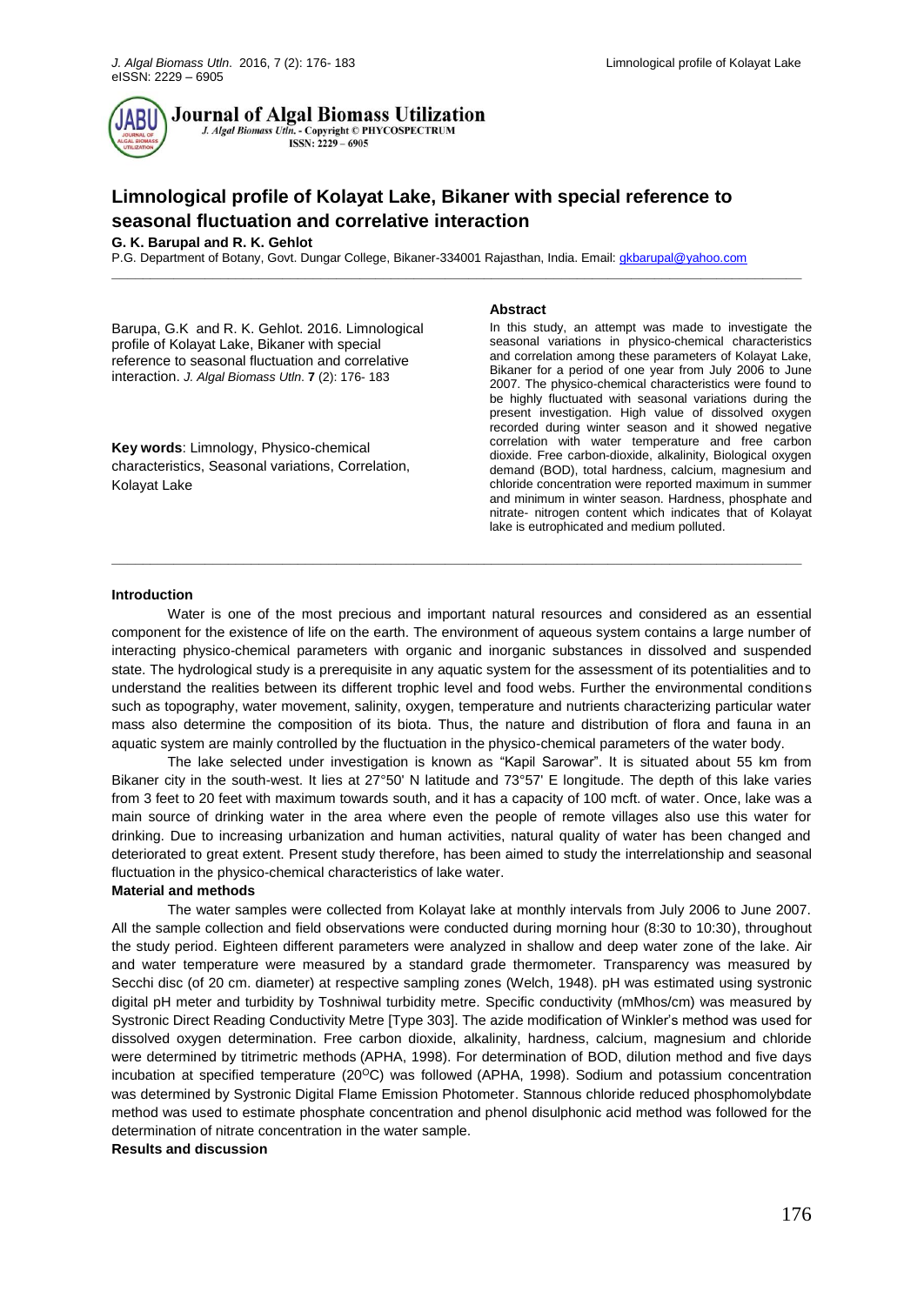Results of limnological attributes and correlation among different water parameters of Kolayat lake, obtained during the investigation are presented in table no. 1 to 3. Temperature is one of the essential and driving variables in the environment since it influence the growth and distribution of flora and fauna of an aquatic ecosystem. It also play crucial role in physico-chemical and metabolic behavior of an aquatic ecosystem (Abir, 2014 and Mahajan and Billore, 2014). In the present study, air temperature was observed to be ranged between 12.8 °C (December) to 36.0 °C (June) in the area studied. The values for minimum and maximum water temperature were found in a range of 16.5 °C (December) and 28.5 °C (June) for shallow water zone while 16.4 °C (December) and 27.8 °C (June) for deep water zone. This suggests that fluctuations of temperature in an aquatic environment are less violent than those in the aerial. Water temperature of both the zone was observed to be shown positive correlation with turbidity, total alkalinity, specific conductivity, pH and negative correlation with dissolved oxygen. An inverse relationship between transparency and water temperature has been reported by Adoni (1975) and Dhakar (1979). A similar inverse correlation between transparency and water temperature in shallow water zone ( $r = -0.726$ ) and deep water zone ( $r = -0.785$ ) was also recorded in the present study.

Transparency and turbidity mainly depend on the amount of suspended and dissolved matter in the water. Transparency specifies light penetration and thereby restricts the photosynthetic zone. Turbidity is a measure of the resistance of water to the passes of light through it. In shallow water zone, transparency was observed to be maximum (1.05 m) in January and minimum (0.34 m) in June. In deep water zone, it was maximum (1.35 m) in January and minimum (0.42 m) in July. In respect of seasonal behaviors, its values were maximum during winter followed by summer and minimum during rainy season in both the zone. Similar findings were observed by Diwedi *et al*. (2000), Devaraju *et al.* (2005), Shah and Pandit (2012), Yadav *et al*. (2013) and Mahajan and Billore (2014). The turbidity values in shallow water zone ranged from a minimum (16.8%) in December to a maximum (39.2%) in July. In deep water zone, maximum (30.8%) and minimum (18.2%) turbidity values were observed in July and January, respectively. In respect of seasonal variation in turbidity, observations suggested that both the zone followed a similar trend, being maximum during rainy season and minimum during the winter. An inverse correlation between turbidity and transparency has been observed by Billor (1981), Shekhawat (1983) and Gupta (1992). In present study, a similar inverse relationship between turbidity and transparency was observed in both shallow water zone ( $r = -0.802$ ) and deep water zone ( $r = -0.928$ ). A direct correlation between turbidity and water temperature,  $r = 0.605$  (shallow water zone) and  $r = 0.635$  (deep water zone) as recorded in the present study finds support to the work of Jain (1978) and Abir (2014).

pH is one of the most important parameter in water chemistry and measured as intensity of acidity or alkalinity. In the present study, pH remained alkaline throughout the year in both the zone. It ranged between 7.52 to 8.62 and 7.50 to 8.38 in shallow water zone and deep water zone, respectively. In the present investigation, higher concentration of pH was observed during summer season and minimum during monsoon. Similar results were observed by Rasool *et al.* (2003) and Harney *et al*. (2013) and explained this by correlating rise of temperature with increase in rate of photosynthesis which results in higher consumption of carbon dioxide. The significant positive correlation between pH and water temperature was obtained in the present investigation, is in conformity with the earlier observation made by Sankhla (1981) and Shukla (1986). Similarly, positive correlation of pH with specific conductivity and total alkalinity observed in the present study finds support to the work of Datta Munshi and Singh (1991).

Conductivity is the numerical expression of the capacity of water to conduct an electric current. It denotes the total amount of ionisable or dissolved salts in water. Rawson (1960) categorized oligotrophic water having specific conductivity value less than 0.10 mMhos/cm, intermediate water between 0.10 to 0.12 mMhos/cm and eutrophic water having specific conductivity above 0.20 mMhos/cm. In the present study, it ranged between 0.24 mMhos/cm to 0.39 mMhos/cm in shallow water zone and 0.22 mMhos/cm to 0.37 mMhos/cm in deep water zone. Both the zone had specific conductivity similar to level of eutrophic category. Seasonally, Shallow water and deep water zone showed similar trend of monthly variation in specific conductivity being maximum in rainy season and minimum in winter season. Higher value of electrical conductivity during rainy season indicated the surface runoff. Similar trends were observed by Hulyal and Kaliwal (2011) and Yadav *et al*. (2013). However, Narayan *et al*. (2005) and Abir (2014) reported higher value of specific conductivity during summer season. In present study, specific conductivity showed positive correlation with pH, water temperature, calcium, chloride and total hardness in both the zone of lake. Similarly, positive correlation of specific conductivity with calcium and total alkalinity were observed by Billore (1981) and Shekhawat (1983).

Dissolved oxygen is the fundamental fuel of life in water. It is a vital element in water since, it is obviously essential for metabolism of aquatic organism. Unfortunately, oxygen is only slightly soluble in water (9.1 mg/lit. at 20 °C). Pollution of water by organic matter rapidly utilizes the dissolved oxygen by biological oxidation, and thus water may become depleted of oxygen. The dissolved oxygen values varied from 1.8 ppm to 9.4 ppm and 1.1 ppm to 7.1 ppm in shallow water zone deep water zone, respectively. In respect of season, its concentration was found to be maximum during winter season and minimum during summer season in both the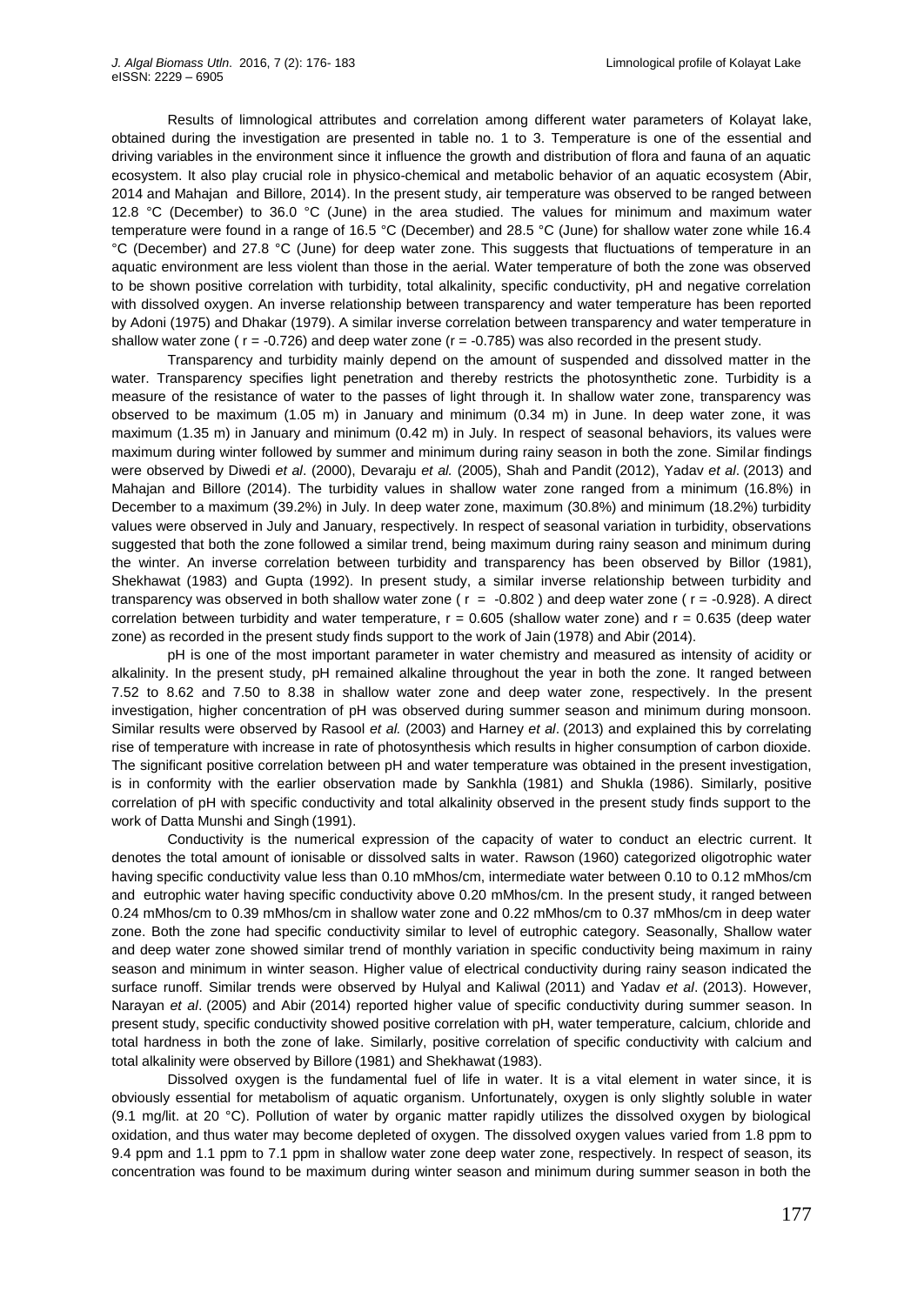zone. This can be explained on the ground that rise in water temperature reduced the solubility of oxygen in water, enhance the bacterial activity and the metabolic rate in most of the species resulting in a reduction in oxygen supply. Results of the present study are similar to those reported by Salve and Hiware (2006) and Ramulu and Benarjee (2013). Dissolved oxygen and water temperature showed highly negative correlation in both shallow water zone ( $r = -0.782$ ) and deep water zone ( $r = -0.814$ ) of the lake. Shukla (1983), Mahajan and Billore (2014) and Abir (2014) also observed significant negative correlation between water temperature and dissolved oxygen.

Carbon-dioxide in natural water is mostly because of bacterial decomposition of organic matter and respiration. In the present investigation, free carbon-dioxide was recorded in all the months of study period except December and January in both the zone. It ranged from 1.5 ppm to 8.9 ppm and 1.0 ppm to 8.2 ppm in surface water zone and deep water zone, respectively. Concentration of free carbon-dioxide showed seasonal variation, being maximum during summer season and minimum during winter. These observations of the present study also find supports the work of Mahajan and Billore (2014). An inverse correlation between dissolved oxygen and free carbon-dioxide was reported by Patel and Nandan (1984) and Gupta and Sharma (1994). In the present study too, the dissolved oxygen showed highly negative correlation with free carbon-dioxide in both shallow water zone ( $r = -0.782$ ) and deep water zone ( $r = -0.903$ ) of the lake.

Total akalinity measures the buffering capacity of water and imparted by presence of carbonates, bicarbonates and hydroxide in various combinations. The amount of carbonate alkalinity was observed to be comparatively much lower in both the zone thus, the total alkalinity was mainly contributed by bicarbonate. Philipose (1960) classified water of India in three broad categories on the basis of alkalinity values, viz., 4 - 50 ppm alkalinity as low, 50 - 100 ppm alkalinity as moderate and 100 - 600 ppm alkalinity as high. In present study, alkalinity ranged between 109.00 ppm to 141.15 ppm and 111.12 ppm to 140.48 ppm in shallow water zone and deep water zone of the lake, respectively so, the lake could be placed in "high" category of alkalinity type. It showed seasonal variation, being observed higher during summer followed by rainy and least during winter season in both the zone. High temperature accelerates the process of decay of organic matter and consequently large quantities of free carbon-dioxide become available to form bicarbonates. However, Abir (2014) observed lower value of alkalinity during summer season. In the present study, significant positive correlation between alkalinity and water temperature was recorded.

B.O.D. is a measure of the oxygen required by micro-organisms for stabilizing biologically decomposable organic matter in water under aerobic conditions. It is a good index of the degree of organic pollution, hence it helps in the determination of the suitability of water for use. Biological oxygen demand was observed to be ranged between 2.8 ppm to 7.2 ppm in shallow water zone and 1.80 ppm to 5.60 ppm in deep water zone with maximum values during the summer months and minimum during winter months in both the zone. Similar findings were observed by Abir (2014). A significant negative correlation between BOD and dissolved oxygen was observed in both shallow water zone ( $r = -0.849$ ) and deep water zone ( $r = -0.899$ ) of the lake, finds supports to the work of Sekhawat (1983) and Abir (2014).

Hardness in water is mainly due to calcium and magnesium salts. In present study, total hardness was observed to be maximum during summer and minimum during winter season in both the zone. The higher value of total hardness in summer may be due to higher temperature which increases the concentrations of salts by excessive evaporation. According to Spence (1964), water having hardness values above 60 ppm are nutrient rich type. From this criterion, shallow water zone and deep water zone of the lake showing hardness value between 158.3 ppm to 328.6 ppm and 160.5 to 335.8 ppm, respectively may be labeled as nutrient rich. In both the zone, total hardness was observed to be show a direct positive correlation with calcium and magnesium. Similar positive correlation has also been reported by Adoni and Joshi (1985).

Most of calcium is probably derived from calcareous dust, limestone and gypsiferous shale. Calcium content of the water ranged between 15.77 ppm to 26.15 ppm and 16.18 ppm to 26.20 ppm in shallow water zone and deep water zone, respectively. In the present study, values of calcium hardness were recorded to be significantly low during winter months. A similar observation has also been made by Shukla (1986) and Mahajan and Billore (2014). A decline in the values of calcium during winter season was observed to correspond with phytoplankton and other algal population peak. The magnesium content was observed to be ranged between 5.00 ppm to 16.12 ppm in shallow water zone and 5.00 ppm to 16.00 ppm in deep water zone. Its seasonal behavior was observed to follow exactly an identical pattern and also showed high positive correlation with that of calcium.

Chloride is considered as one of the most important inorganic anion in water. It occurs naturally in all types of water due to its high solubility. Chloride is normally found in very low amount in fresh water bodies and when present in higher concentration, it is usually assigned to pollution by human agencies<sup>5</sup>. In the present study, concentration of chloride in water ranged between 22.98 ppm to 58.18 ppm in shallow water zone and between 20.52 ppm to 52.65 ppm in deep water zone, are indicative of medium pollution. It was observed to be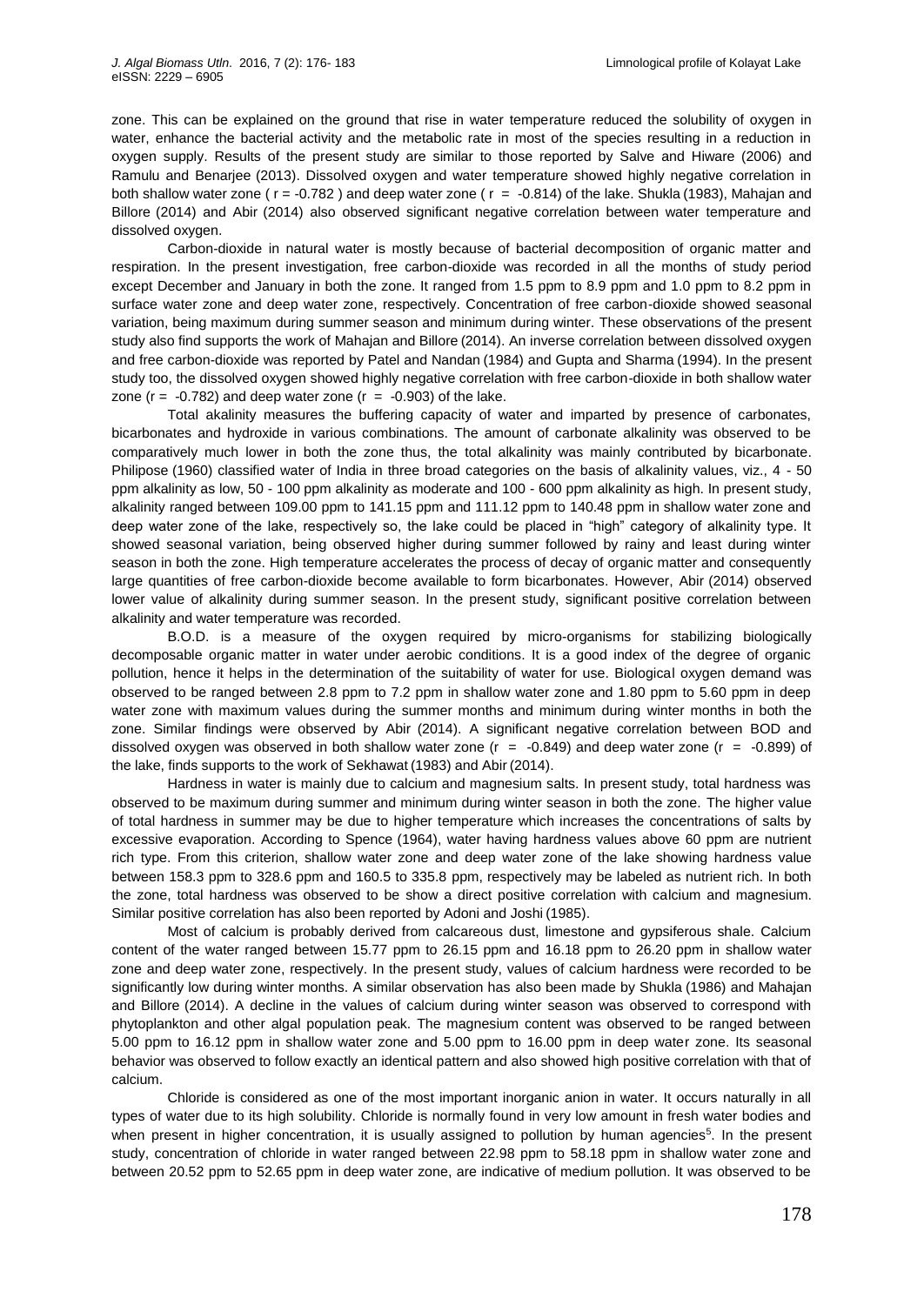maximum during summer which can be attributed to constant evaporation resulting in a consequent decrease in the volume of water in the lake. Such explaination has also been offered by Verma *et al.* (2012) and Ramulu and Benarjee (2013). In both the zone, chloride had shown a significant positive correlation with specific conductivity, sodium and potassium. These findings are quite in conformity with the work of Billore (1981) and Shukla (1986). Sodium and potassium showed similar trend of variation in all the months in both the zone. Maximum concentration of both these inorganic nutrient was to be observed during summer and minimum during rainy season. Sodium showed a significant positive correlation with potassium.

The natural source of the origin of phosphate is the mechanical and chemical weathering of rocks, and other important sources include excreta, detergent, sewage disposal and drainage of fertilizers from the agriculture field of catchment area. Values of phosphate ranged between 0.18 ppm to 0.72 ppm and 0.18 ppm to 0.65 ppm in shallow water zone and deep water zone, respectively. Phosphate also showed seasonal variation being maximum during rainy season and minimum during summer. Yadav *et al.* (2013), Mahajan and Billore (2014) and Abir (2014) also reported high amount of phosphate during rainy months.

For maintenance and productivity of community, nitrate is extremely important as a nutrient in supplying nitrogen for protein synthesis. In nitrate form, nitrate - nitrogen is most easily taken by green plants. Wastes from human body and cattle, farm land runoff and leaching from soil are important source of nitrogen. Values of nitrate-nitrogen ranged from 0.24 ppm to 0.65 ppm and 0.22 ppm to 0.64 ppm in shallow water zone and deep water zone, respectively. It showed seasonal variation being maximum during rainy season and minimum during summer. A similar observation has also been made by Abir (2014). An inverse relation was observed between temperature and nitrate - nitrogen content.

### **References**

- Abir, S. 2014. Seasonal variation in Physico-chemical characteristics of Rudra Sagar Wetland A Ramsar Site, Tripura, North East India. *Research Journal of Chemical Sciences*. **4** (1): 31-40.
- Adoni, A. D. 1975. *Studies on Microbiology of Sagar Lake*. Ph. D. Thesis, Sagar University, Sagar.
- Adoni, A. D. and Joshi, G. 1985. Diel variation in a tropical manmade lake for two consequent summers. Ι. Physico-chemical characteristics. *Zoologica Orienalis.* **2**: 84-88.
- APHA-AWWA-WPCF 1998. Standard Methods for the Examination of Water and waste water (20<sup>th</sup> Ed.). American Public Health Association. New York.
- Billore, D. K. 1981. *Ecological Studies on Pichhola Lake, Udaipur.* Ph. D. Thesis, University of Udaipur, Udaipur.
- Datta Munshi, J. S. and Singh. D. K. 1991. Physico-chemical profile of river Ganga at Kahalogaon, Bihar, India. In: *Aquatic Sciences in India* (Eds. B. Gopal and V. Asthana). Indian Association for Limnology and Oceanography. 83-92.
- Devaraju, T. M., Venkatesh, M. G. and Singh, S. 2005. Studies on the physico-chemical parameters of Muddur Lake with reference to suitability for aquaculture. *Nat. Environ. Poll. Tech.* **4:** 287-290.
- Dhakar, M. I. 1979. *Studies in Some Aspects of the Hydrobiology of Indra Sagar Tank, Udaipur (South Rajasthan).* Ph. D. Thesis. University of Udaipur, Udaipur.
- Diwedi, R. K., Khan, M. A., Singh, H. P., Singh, D. N. and Tyagi, R. K. 2000. Production dyanamics and fisheries development in Naktara Reservoir, Madhya Pradesh, India. *J. Inland Fish. Soc. India.* **32:** 81-86.
- Gupta, M. C. 1992. *Nutrient Dynamics, Plankton and Productivity of Reservoir Amarchand (Dist. Rajsamand), Southern Rajasthan, in Relation to Fisheries Development.* Ph. D. Thesis, Raj. Agri. Uni., Bikaner, Campus-Udaipur.
- Gupta, M. C. and Sharma, L. L. 1994. Seasonal variation in selected limnological parameters of Amarchand Reservoir, Southern Rajasthan. *Poll. Res.* **13** (2): 217-226.
- Harney, N. V., Dhamani, A. A. and Andrew, R. J. 2013. Seasonal variations in the physico-chemical parameters of Pindavani Pond of Central India. *Weekly Science*. **1** (6): 1-8.
- Hulyal, S. B. and Kaliwal, B. B. 2011. Seasonal variations in physico-chemical characteristics of Almati reservoir of Bijapur district, Karnataka state. *Indian J. Environ. Protection.* **1** (1): 58-67.
- Jain, S. L. 1978. *Observation on the Primary Productivity and Energies of the Macrophytic Vegetation of Gordhan Vilas Tank, Udaipur (South Rajasthan)*. Ph. D. Thesis, University of Udaipur, Udaipur.
- Mahajan, S. and Billore, D. 2014. Seasonal variation and Assessment of Water Quality of Nagchoon pond of Khandwa District (M.P.) India. *Current World Environment*. **9** (3): 829-836.
- Narayan, J., Purushotam, R., Kiran, B. R., Ravindra, K. P. and Pattah, E. T. 2005. Investigation of drinking water quality of Basavanahole tank with reference to physico-chemical characteristics. *Fundamental of limnology*. 201-206.
- Patel, R. J. and Nandan, S. N. 1984. Study of physico-chemical properties of Vishwamitri River by statistical analysis*. Plant and Nature*. **2:** 1-14.
- Philipose, M. T. 1960. Freshwater phytoplankton of inland fisheries*. Proc. Symp. Algo*. ICAR, New Delhi.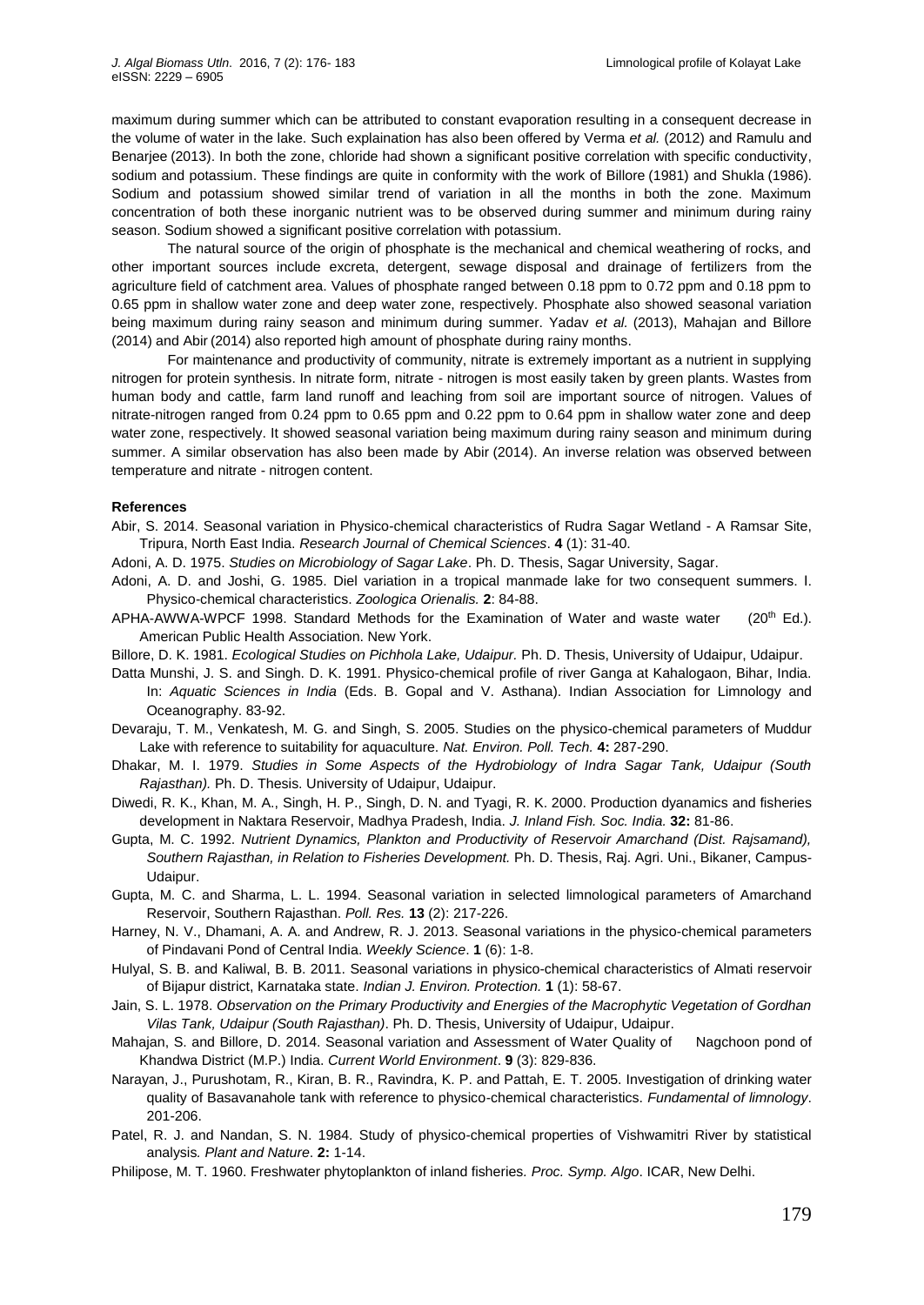- Ramulu, N. K. and Benarjee, G. 2013. Physico-chemical factors influenced plankton biodiversity and fish abundance – A case study of Andhra Pradesh. *Int. J. Lifesc.Bt. & Pharm. Res.*
- Rassol, S., Harikishore, K., Satyakala, M. and Suryanarayan, M. U. 2003. Studies on the physico-chemical parameters of Rankala Lake, Kolhapur*. Ind. J. Environ. Protection*. **23:** 961-963.
- Rawson, D. S. 1960. A limnological comparison of twelve large lakes in Northern Saskatchewan. *Limnol. Oceanorg*. **5:** 195-211.
- Salve, B. S. and Hiware, C. J. 2006. Studies on water quality of Wanaprakalpa reservoir, Nagpur near Parali Vaijnath, Dist.-Beed, Marathwada region. *J. Aqua. Biol*. **21** (2): 113-117.
- Sankhla, S. K. 1981. *Studies in the Hydrobiology of Baghela tank, Udaipur (South Rajasthan).* Ph. D. Thesis, Univ. of Udaipur, Udaipur.
- Shah, J. A. and Pandit, A. K. 2012. Physico-chemical characteristics of water in Wular Lake- A Ramsagar site in Kashmir Himalaya. *International Journal of Geology, Earth and Environment Sciences.* **2** (2): 257-260.
- Shekhawat, S. S. 1983. *Ecological Study of Swaroop Sagar Lake with Special Reference to Planktonic Population and Physico-chemical Properties of Water.* Ph. D. Thesis, Sukhadia University, Udaipur.
- Shukla, K. B. 1986. *Hydrobiological Studies of Range Sagar Lake, Udaipur, (Rajasthan).* Ph. D. Thesis, Sukhadia University, Udaipur.
- Spence, D. H. N. 1964. The macrophytic vegetation of freshwater lakes, swamps and associated ferns. In: *Vegetation of Scotland* (Ed. J. H. Burnett.). Oliver & Boyd, Edin, London. 306-425.
- Verma, P. U., Purohit, A. R. and Patel, N. J. 2012. Pollution status of Chandholia Lake located in Ahemadabad, Gujrat. *IJERA*. **2:** 1600-1606.
- Welch, P. S. 1948. *Limnological Methods*. Balkiston Co. Philadelphia. Toronto.
- Yadav, P., Yadav, V. K., Yadav, A. K. and Khare, P. K. 2013. Physico-chemical characteristics of a fresh water pond of Orai, U.P., Central India. *Octa. J. Biosci..* **1** (2): 177-184.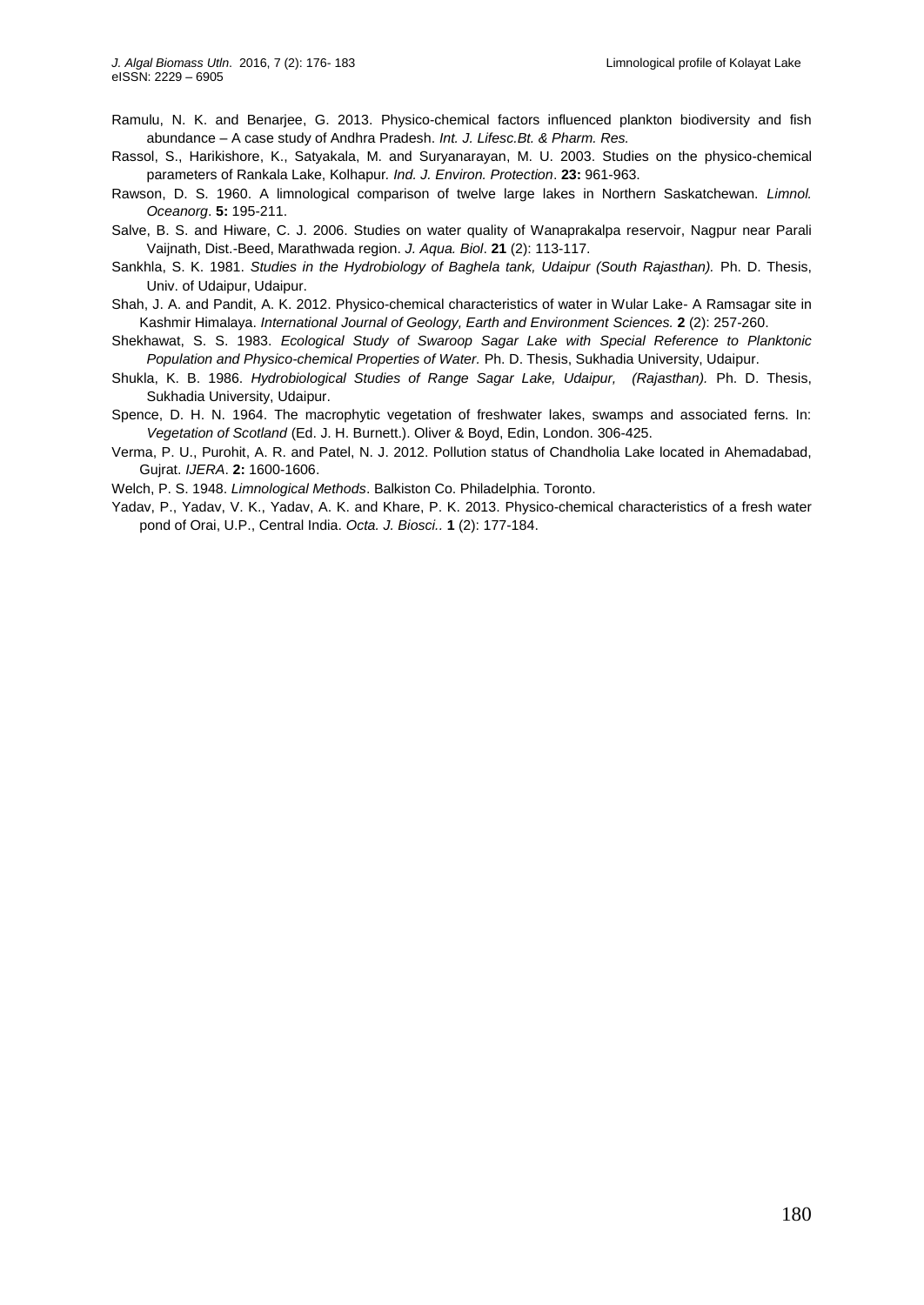**Table - 1**

**Monthly Variation in Physico-chemical Characteristics in Shallow Water Zone of Kolayat Lake, Bikaner, During 2006-2007.**

| <b>SN</b> | <b>Parameters</b>                      | Jul.            | Aug.            | Sep.            | Oct.            | Nov.            | Dec.             | Jan.            | Feb.             | Mar.            | Apr.             | May              | Jun.             |
|-----------|----------------------------------------|-----------------|-----------------|-----------------|-----------------|-----------------|------------------|-----------------|------------------|-----------------|------------------|------------------|------------------|
| 1.        | Air Temperature (°C)                   | 33.5            | 29.5            | 28.5            | 23.5            | 23.2            | 12.8             | 13.2            | 20.1             | 25.5            | 31.5             | 35.8             | 36.0             |
| 2.        | Water Temperature (°C)                 | 27.8±0.40       | 25.1±0.36       | 24.5±0.29       | 21.0±0.52       | 19.4±0.66       | 16.5±0.46        | 16.8±0.30       | 18.5±0.32        | 22.4±0.60       | $27.2 \pm 1.28$  | 28.4±1.10        | 28.5±0.89        |
| 3.        | Transparency (m)                       | $0.35 + 3.55$   | $0.65 \pm 1.32$ | $0.75 \pm 1.52$ | $0.40 \pm 2.00$ | $0.85 \pm 1.32$ | $0.95 \pm 0.82$  | $1.05 \pm 0.59$ | $0.60 + 0.52$    | $0.65 \pm 0.08$ | $0.60 \pm 0.11$  | $0.55 \pm 0.12$  | $0.34 \pm 0.12$  |
| 4.        | Turbidity (%)                          | $39.2 \pm 3.60$ | 29.7±1.32       | 25.2±1.70       | $32.2 \pm 1.35$ | 22.4±2.01       | 16.8±0.62        | 18.8±0.80       | $24.2 \pm 0.51$  | 24.5±2.79       | $25.2 \pm 1.46$  | $25.4 \pm 1.56$  | 26.0±1.98        |
| 5.        | pH                                     | $8.50 \pm 0.06$ | $8.20 \pm 0.05$ | 7.90±0.02       | $8.00 \pm 0.03$ | 7.80±0.06       | $7.52 \pm 0.02$  | 7.54±0.01       | $8.00 \pm 0.03$  | 7.90±0.06       | $8.18 \pm 0.02$  | $8.42 \pm 0.02$  | $8.62{\pm}0.07$  |
| 6.        | Specific<br>conductivity<br>(mMhos/cm) | $0.39 + 0.00$   | $0.37 \pm 0.00$ | $0.35 \pm 0.01$ | $0.38 + 0.01$   | $0.28 + 0.00$   | $0.26 \pm 0.02$  | $0.24 \pm 0.01$ | $0.29 \pm 0.00$  | $0.33 \pm 0.01$ | $0.35 \pm 0.01$  | $0.37 \pm 0.02$  | $0.38 + 0.04$    |
| 7.        | Dissolved oxygen (ppm)                 | $5.4 \pm 0.70$  | $5.6 \pm 0.67$  | $5.9 \pm 0.30$  | $7.4 \pm 1.15$  | $7.8 \pm 0.38$  | $9.2 \pm 0.33$   | $9.4 \pm 0.40$  | $5.8 \pm 0.35$   | $3.2 \pm 0.45$  | $2.0 \pm 0.15$   | $1.8 \pm 0.12$   | $5.0 \pm 0.15$   |
| 8.        | Carbon-dioxide<br>Free<br>(ppm)        | $7.5 \pm 0.30$  | $3.4 \pm 0.42$  | $5.3 \pm 0.44$  | $3.2 \pm 0.52$  | $1.5 \pm 0.20$  |                  |                 | $2.5 \pm 0.21$   | $5.8 \pm 0.26$  | $7.5 \pm 0.22$   | $8.9 \pm 0.19$   | $7.8 \pm 0.06$   |
| 9.        | Carbonate<br>alkalinity<br>(ppm)       | $3.12 \pm 0.60$ | $4.80 + 0.50$   | $5.38 \pm 0.45$ | $2.48 \pm 0.66$ | $\blacksquare$  |                  | $3.32 \pm 0.10$ | $5.65 \pm 0.13$  | $8.90 \pm 0.36$ | $8.86 \pm 0.42$  | $10.45 \pm 0.12$ | $5.80 \pm 0.49$  |
| 10.       | Bicarbonate<br>alkalinity<br>(ppm)     | 119±2.35        | 118±3.85        | 120±1.90        | $112 + 2.25$    | 109±1.48        | 110±0.74         | $117 \pm 2.15$  | $121 \pm 2.32$   | $123 \pm 2.75$  | 125±3.50         | 131±1.70         | 124±3.95         |
| 11.       | Total alkalinity (ppm)                 | 122.12±4.20     | $122.8 + 2.33$  | 125.38±2.20     | 114.48±2.30     | 109.00±1.50     | 110.00±0.70      | 120.32±2.20     | 126.65±3.25      | 131.90±2.50     | 133.86±3.54      | 141.15±1.38      | 129.80±4.35      |
| 12.       | BOD (ppm)                              | $5.7 \pm 0.25$  | $4.9 \pm 0.20$  | $3.2 \pm 0.15$  | $3.9 \pm 0.20$  | $3.2 \pm 0.19$  | $2.8 \pm 0.15$   | $2.9 \pm 0.06$  | $3.6 \pm 0.12$   | $5.2 \pm 0.39$  | $5.5 \pm 0.20$   | $7.2 \pm 0.42$   | $5.9 \pm 0.45$   |
| 13.       | Total Hardness (ppm)                   | 310.6±5.45      | 290.08±4.50     | 282.2±7.95      | 272.6±4.10      | 178.6±4.55      | $158.3 \pm 3.35$ | 160.0±4.20      | $185.5 \pm 3.25$ | 248.6±6.26      | $305.7 + 4.05$   | 328.6±6.05       | $312.4 \pm 3.50$ |
| 14.       | Calcium (ppm)                          | 26.15±0.85      | 22.56±0.44      | 21.25±0.70      | 20.15±4.30      | 18.90±0.15      | 15.77±0.25       | 16.48±0.20      | 17.02±0.25       | 20.85±0.50      | 24.52±0.22       | 24.98±0.29       | 24.01±0.62       |
| 15.       | Magnesium (ppm)                        | 13.35±0.78      | 13.12±0.16      | 12.02±0.20      | 12.52±0.52      | $8.50 \pm 0.18$ | $5.26 \pm 0.31$  | $5.00 \pm 0.14$ | $5.08 \pm 0.18$  | $9.32 \pm 0.20$ | 12.65±0.47       | 16.12±0.19       | 14.81±0.33       |
| 16.       | Chloride (ppm)                         | 42.31±0.94      | 41.55±0.85      | 38.28±1.28      | 30.18±2.62      | 26.27±0.24      | 24.48±0.47       | 22.98±0.55      | 42.58±1.15       | 46.30±0.53      | 50.00±0.64       | 58.18±0.50       | 48.32±1.25       |
| 17.       | Sodium (ppm)                           | $7.21 \pm 0.25$ | 7.38±0.34       | 7.40±0.36       | $8.12 \pm 0.30$ | $8.25 \pm 0.25$ | $8.92 \pm 0.17$  | $9.12 \pm 0.28$ | $9.20 \pm 0.21$  | $9.72 \pm 0.33$ | $11.42 \pm 0.36$ | $11.82 \pm 0.33$ | 10.62±0.22       |
| 18.       | Potassium (ppm)                        | $3.00 \pm 0.32$ | $3.12 \pm 0.37$ | $3.10 \pm 0.23$ | $3.48 \pm 0.24$ | $3.52 \pm 0.27$ | $4.32 \pm 0.19$  | $4.48 \pm 0.32$ | $4.85 \pm 0.31$  | $4.80 \pm 0.21$ | $5.06 \pm 0.21$  | $6.00 \pm 0.17$  | $5.58 \pm 0.30$  |
| 19.       | Phosphate (ppm)                        | $0.72 \pm 0.02$ | $0.62 \pm 0.03$ | $0.48 + 0.08$   | $0.65 \pm 0.03$ | $0.48 + 0.01$   | $0.38 + 0.01$    | $0.36 \pm 0.02$ | $0.36 \pm 0.03$  | $0.34 \pm 0.00$ | $0.24 \pm 0.01$  | $0.18 + 0.01$    | $0.32 \pm 0.00$  |
| 20.       | Nitrate-nitrogen (ppm)                 | $0.60 + 0.01$   | $0.65 \pm 0.02$ | $0.48 \pm 0.02$ | $0.58 + 0.00$   | $0.52 \pm 0.00$ | $0.41 \pm 0.01$  | $0.28 + 0.00$   | $0.26 \pm 0.03$  | $0.34 \pm 0.00$ | $0.34 \pm 0.01$  | $0.36 + 0.01$    | $0.24 \pm 0.00$  |

- not occurred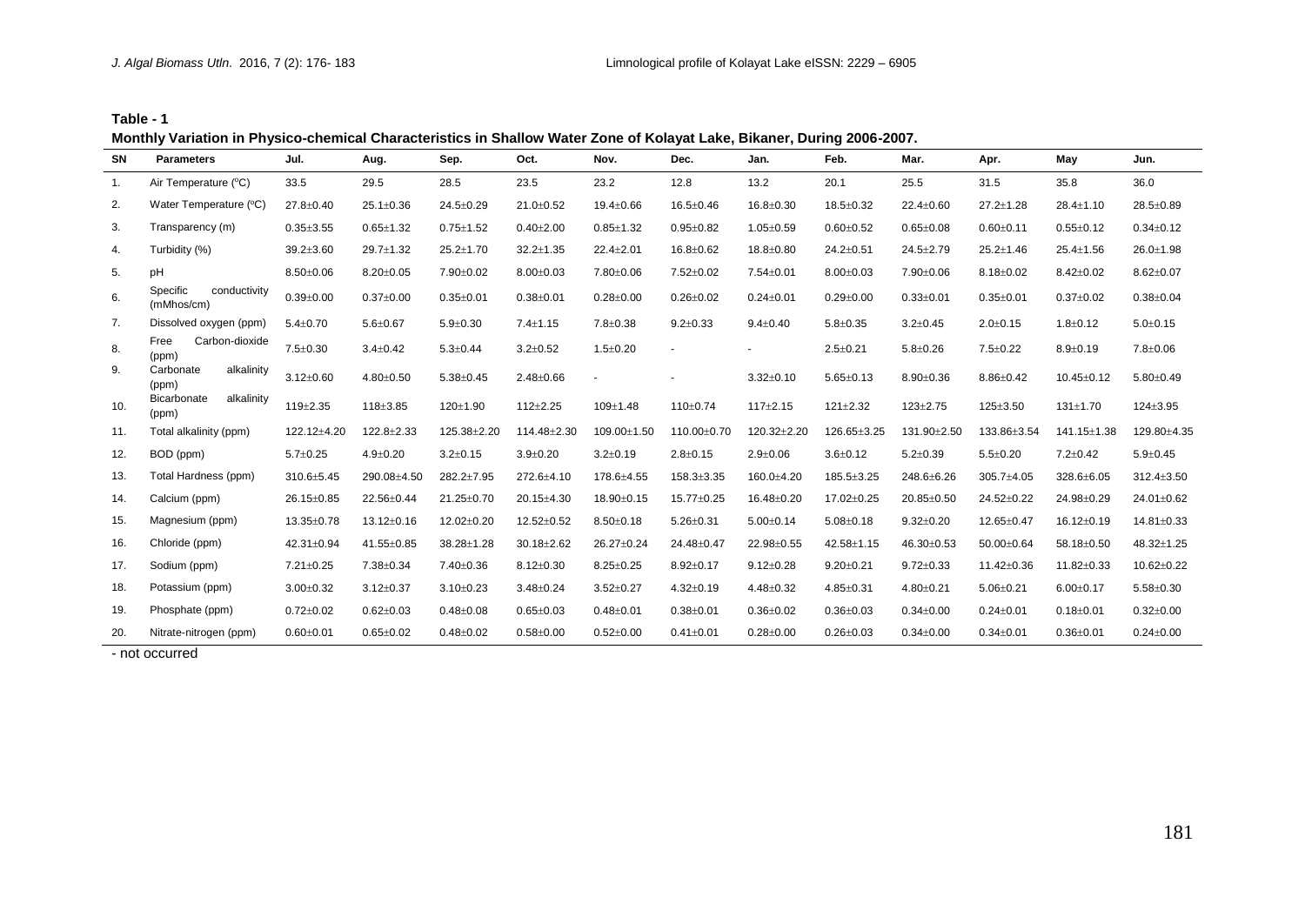| SN  | <b>Parameters</b>                         | Jul.            | Aug.            | Sep.             | Oct.            | Nov.              | Dec.             | Jan.            | Feb.            | Mar.            | Apr.            | May             | Jun.            |
|-----|-------------------------------------------|-----------------|-----------------|------------------|-----------------|-------------------|------------------|-----------------|-----------------|-----------------|-----------------|-----------------|-----------------|
| 1.  | Air Temperature<br>$(^{\circ}C)$<br>Water | 33.5            | 29.5            | 28.5             | 23.5            | 23.2              | 12.8             | 13.2            | 20.1            | 25.5            | 31.5            | 35.8            | 36.0            |
| 2.  | Temperature<br>(C)                        | 26.0±0.98       | 24.5±0.87       | 24.0±0.22        | $21.8 \pm 0.55$ | 19.0±0.32         | $16.4 \pm 0.40$  | 16.5±0.36       | 18.0±0.65       | 20.0±0.90       | $24.4 \pm 1.41$ | 25.0±1.32       | 27.8±1.36       |
| 3.  | Transparency<br>(m)                       | $0.42 \pm 0.07$ | $0.74 \pm 0.09$ | $0.85 \pm 0.08$  | $0.42 \pm 0.10$ | $1.10 \pm 0.05$   | $1.20 \pm 0.08$  | $1.35 \pm 0.11$ | $0.80 \pm 0.08$ | $0.78 + 0.09$   | $0.72 \pm 0.11$ | $0.70 \pm 0.09$ | $0.50 \pm 0.09$ |
| 4.  | Turbidity (%)                             | $30.8 + 3.55$   | $24.2 + 2.20$   | $23.8 \pm 2.05$  | $30.0 + 2.00$   | $19.2 \pm 1.50$   | 19.0±0.78        | $18.2 \pm 0.95$ | $23.5 \pm 2.10$ | $23.2 \pm 3.20$ | 23.0±2.20       | 23.0±1.95       | $25.2 \pm 3.49$ |
| 5.  | pH                                        | $8.38 \pm 0.04$ | $8.08 \pm 0.07$ | 7.85±0.04        | 7.90±0.02       | 7.78±0.01         | 7.50±0.01        | 7.54±0.02       | 7.85±0.03       | 7.82±0.04       | $8.00 \pm 0.05$ | $8.20 \pm 0.04$ | $8.35 \pm 0.05$ |
| 6.  | Specific<br>conductivity<br>(mMhos/cm)    | $0.37 \pm 0.00$ | $0.36 \pm 0.01$ | $0.35 \pm 0.02$  | $0.36 + 0.00$   | $0.28 + 0.02$     | $0.25 \pm 0.01$  | $0.22 \pm 0.01$ | $0.25 \pm 0.02$ | $0.33 \pm 0.02$ | $0.32 \pm 0.00$ | $0.35 \pm 0.02$ | $0.36 + 0.01$   |
| 7.  | <b>Dissolved</b><br>oxygen (ppm)          | $3.8 \pm 0.82$  | $4.0 \pm 0.72$  | $4.1 \pm 0.80$   | $4.8 \pm 0.19$  | $6.2 \pm 1.39$    | $7.0 \pm 0.42$   | $7.1 \pm 0.30$  | $5.0 \pm 0.58$  | $2.9 \pm 1.24$  | $2.2 \pm 0.61$  | $1.1 \pm 0.16$  | $2.0 \pm 0.19$  |
| 8.  | Carbon-<br>Free<br>dioxide (ppm)          | $7.0 \pm 0.42$  | $3.2 \pm 0.60$  | $4.9 \pm 0.32$   | $3.0 \pm 0.39$  | $1.0 \pm 0.43$    |                  |                 | $2.1 \pm 0.38$  | $4.5 \pm 0.29$  | $7.1 \pm 0.27$  | $8.2 \pm 0.18$  | $7.3 \pm 0.13$  |
| 9.  | Carbonate<br>alkalinity (ppm)             | $3.80 \pm 0.52$ | $5.00 \pm 0.41$ | $5.52 \pm 0.33$  | $2.65 \pm 0.75$ | $1.12 \pm 0.40$   | $1.16 \pm 0.19$  | $4.12 \pm 0.21$ | $5.80 \pm 0.10$ | $9.12 \pm 0.46$ | $9.12 \pm 0.36$ | 10.48±0.23      | $6.08 \pm 0.26$ |
| 10. | Bicarbonate<br>alkalinity (ppm)           | 124±3.60        | 120±4.00        | 120±3.01         | 114±5.45        | 110±1.50          | 110±2.75         | 120±2.16        | 125±1.60        | $125 \pm 2.35$  | 127±3.90        | 130±4.80        | $128 + 2.82$    |
| 11. | Total<br>alkalinity<br>(ppm)              | 127.80±3.77     | 125.00±3.46     | 125.52±1.99      | 116.65±5.20     | $111.12 \pm 2.53$ | 111.16±1.49      | 124.12±2.61     | 130.80±3.12     | 134.12±2.79     | 136.12±4.98     | 140.48±3.52     | 134.08±2.70     |
| 12. | BOD (ppm)                                 | $3.2 \pm 0.39$  | $2.5 \pm 0.26$  | $2.2 \pm 0.28$   | $2.1 \pm 0.22$  | $1.9 + 0.10$      | $1.8 \pm 0.12$   | $2.0 \pm 0.15$  | $2.5 \pm 0.17$  | $3.8 \pm 0.13$  | $3.9 \pm 0.40$  | $5.6 \pm 0.20$  | $5.2 \pm 0.48$  |
| 13. | Total Hardness<br>(ppm)                   | 316.2±5.20      | 304.2±5.41      | 285.4±6.52       | 282.5±5.18      | 185.6±5.30        | $160.5 \pm 2.75$ | 165.8±2.78      | 187.2±3.05      | 250.4±6.35      | 305.2±4.10      | 335.8±4.11      | 316.8±4.19      |
| 14. | Calcium (ppm)                             | 26.20±0.98      | 22.60±0.68      | 21.40±0.72       | 20.80±0.39      | 19.38±0.22        | 16.18±0.15       | 16.65±0.16      | 17.50±0.20      | 20.90±0.47      | 24.85±0.50      | 25.00±0.38      | 24.30±0.99      |
| 15. | Magnesium<br>(ppm)                        | 13.30±0.70      | 13.10±0.66      | 12.10±0.28       | 12.55±0.49      | $8.48 \pm 0.30$   | $5.00 \pm 0.15$  | $5.10 \pm 0.17$ | $5.00 \pm 0.10$ | $9.35 \pm 0.23$ | 12.60±0.40      | $16.00 + 0.38$  | 14.05±0.33      |
| 16. | Chloride (ppm)                            | 35.48±1.20      | 35.28±0.80      | $30.00 \pm 1.48$ | 26.32±1.05      | 22.18±0.38        | 22.00±0.32       | 20.52±0.28      | 38.78±0.39      | 42.98±1.02      | 47.34±0.78      | 52.65±0.74      | 46.29±0.76      |
| 17. | Sodium (ppm)                              | 7.48±0.32       | 7.65±0.45       | 7.70±0.37        | $8.36 \pm 0.46$ | $8.30 \pm 0.19$   | $9.00 \pm 0.21$  | $9.25 \pm 0.25$ | $9.32 \pm 0.38$ | 10.12±0.48      | 11.75±0.44      | 12.22±0.50      | 10.70±0.52      |
| 18. | Potassium<br>(ppm)                        | $3.65 \pm 0.45$ | $3.89 \pm 0.36$ | $3.92 \pm 0.47$  | $4.26 \pm 0.28$ | $4.42 \pm 0.39$   | $5.08 \pm 0.22$  | $5.22 \pm 0.32$ | $5.32 \pm 0.34$ | $5.30 \pm 0.49$ | $5.65 \pm 0.38$ | $6.25 \pm 0.31$ | $6.20 \pm 0.29$ |
| 19. | Phosphate<br>(ppm)                        | $0.65 \pm 0.02$ | $0.58 + 0.03$   | $0.40 + 0.01$    | $0.59 \pm 0.02$ | $0.47 \pm 0.02$   | $0.32 \pm 0.01$  | $0.30 \pm 0.03$ | $0.34 \pm 0.03$ | $0.34 \pm 0.00$ | $0.22 \pm 0.01$ | $0.18 + 0.01$   | $0.24 \pm 0.02$ |
| 20. | Nitrate-nitrogen<br>(ppm)                 | $0.58 + 0.02$   | $0.64 \pm 0.00$ | $0.48 + 0.01$    | $0.57 \pm 0.01$ | $0.50 \pm 0.02$   | $0.40 + 0.01$    | $0.27 \pm 0.00$ | $0.25 \pm 0.02$ | $0.34 \pm 0.01$ | $0.34 \pm 0.02$ | $0.35 \pm 0.01$ | $0.22 \pm 0.01$ |

**Table – 2. Monthly Variation in Physico-chemical Characteristics in Deep Water Zone of Kolayat Lake, Bikaner, During 2006-2007.**

- not occurred